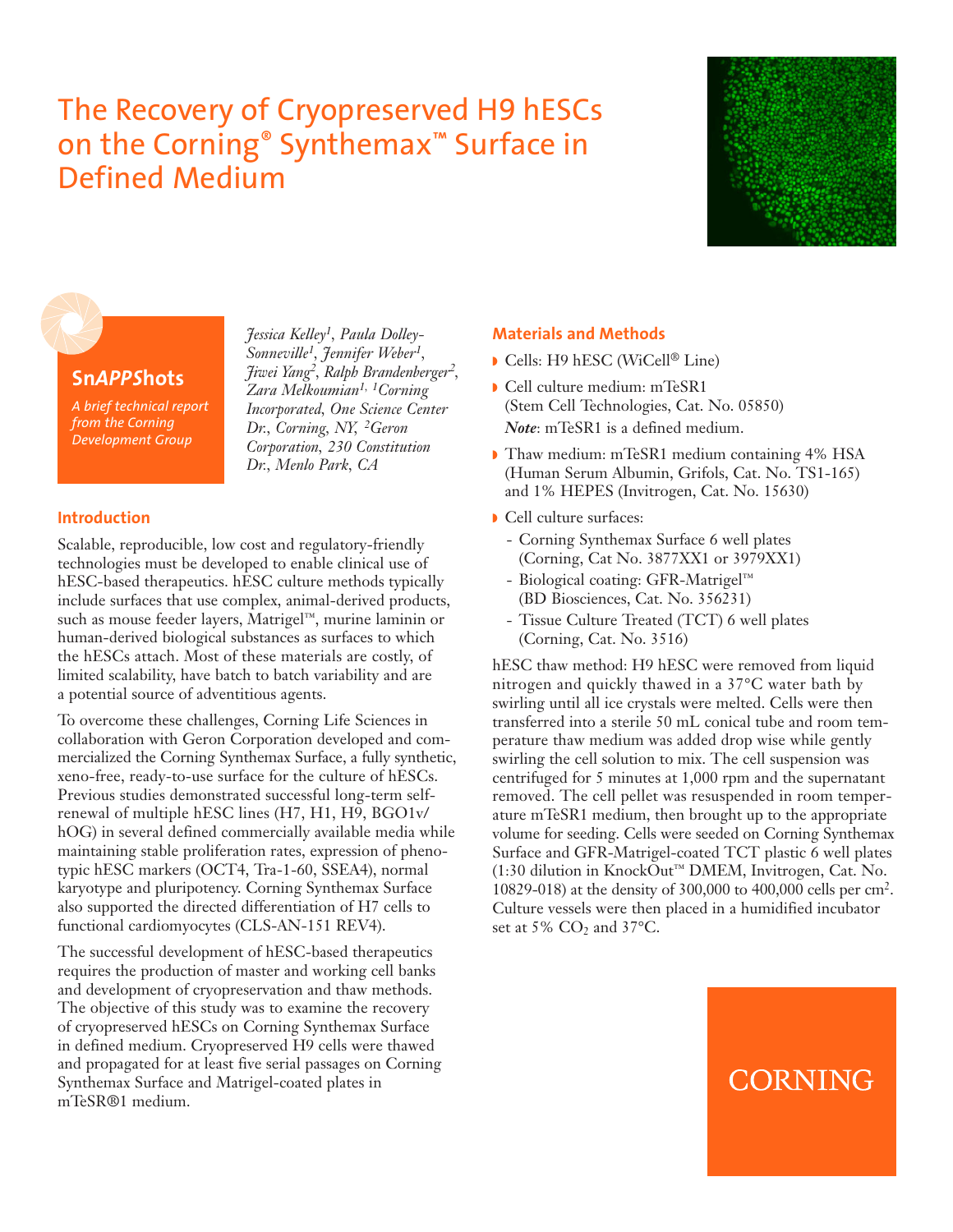

**Figure 1.** H9 hESC recovery from thaw for 7 sequential passages in defined medium. Doubling time and viability are shown for H9 hESCs cultured on Corning® Synthemax™ Surface and GFR-Matrigel™ for seven sequential passages after thaw on the corresponding surface in defined mTeSR1 medium. The data represents the average of three experiments (n=3). Proliferation of H9 cells cultured on Corning Synthemax Surface is comparable to cells cultured on Matrigel-coated TCT plates.

*Note:* H9 hESCs were maintained in mTeSR1 medium on Matrigel™-coated TCT cultureware prior to cryopreservation. For recovery, cells were thawed directly on Matrigel or Corning® Synthemax™ Surface in mTeSR1 medium with no adaptation.

hESC multi-passage study: H9 hESC were propagated on Corning Synthemax Surface and Matrigel-coated TCT 6 well plates in chemically-defined mTeSR1 medium. Cultures were passaged every 4 to 5 days, as cells reached 80% confluence, by incubation with 200 U/mL collagenase IV, followed by a brief dPBS (Invitrogen, Cat. No. 14190-144) wash and gentle scraping (small plastic scraper, Corning Cat. No. 3010). Seeding density was about 100,000 to 120,000 cells/cm2. Cells received fresh medium every day, except for the day after passaging.

Cultures were routinely examined microscopically for cell and colony morphology. Cell viability and number were assessed at the end of each passage by harvesting one well of each 6 well plate with trypsin/EDTA (0.25%, Invitrogen Cat. No. 25200-114) followed by cell counting with an automated cell number/viability analyzer, Vi-Cell™ (Beckman Coulter). Expression of hESC markers was assessed by flow cytometry (FACSCalibur, BD Biosciences) at the end of each passage. To monitor genomic integrity, cell samples for all experimental conditions were submitted for karyotyping analysis by G-banding (Cytogenetics Laboratories) at passage 6 - 8.

## **Results/Discussion**

The results demonstrate efficient attachment and growth of cryopreserved H9 cells on Corning Synthemax Surface. Doubling time (Figure 1A), viability (Figure 1B), cell morphology (Figure 2), and expression of pluripotency markers (Figures 3 and 4) were comparable to cells recovered on Matrigel (SSEA4 and Tra-1-60 data not shown). Normal karyotype at the end of five passages was confirmed by G-banding analysis (data not shown).

Figure 1 shows the doubling time and viability of H9 cells during seven sequential passages after thaw on both the Corning Synthemax Surface and Matrigel-coated TCT 6 well plates in defined mTeSR1 medium. Doubling time and viability of cells recovered on the Corning Synthemax Surface follow the same trend and show no statistically significant difference as compared to the control Matrigel surface. Fold expansion of cells recovered on Corning Synthemax Surface and Matrigel were also comparable at an average of about 4-fold per passage (data not shown).

Figure 2 shows representative morphology pictures for H9 cells recovered on both the Corning Synthemax Surface and Matrigel-coated TCT 6 well plates. As expected, after thaw (p1) cells on both surfaces showed a higher population of differentiated cells around colony edges and slightly cystic colony centers. Within the next couple of passages, cells on both surfaces resumed typical hESC morphology with tight colonies, high nuclear to cytoplasm ratio, well-defined colony borders, and a lower differentiated cell population. This cell morphology was maintained throughout the rest of the study on both surfaces.

In Figure 3, immunofluorescent staining for pluripotency marker, OCT4, is shown for H9 hESCs thawed and propagated on Corning Synthemax Surface and Matrigel-coated 6 well plates for 7 sequential passages in mTeSR1 medium. Phase contrast images (left), Hoechst nuclear staining (middle), and OCT4 staining (right) are shown for repre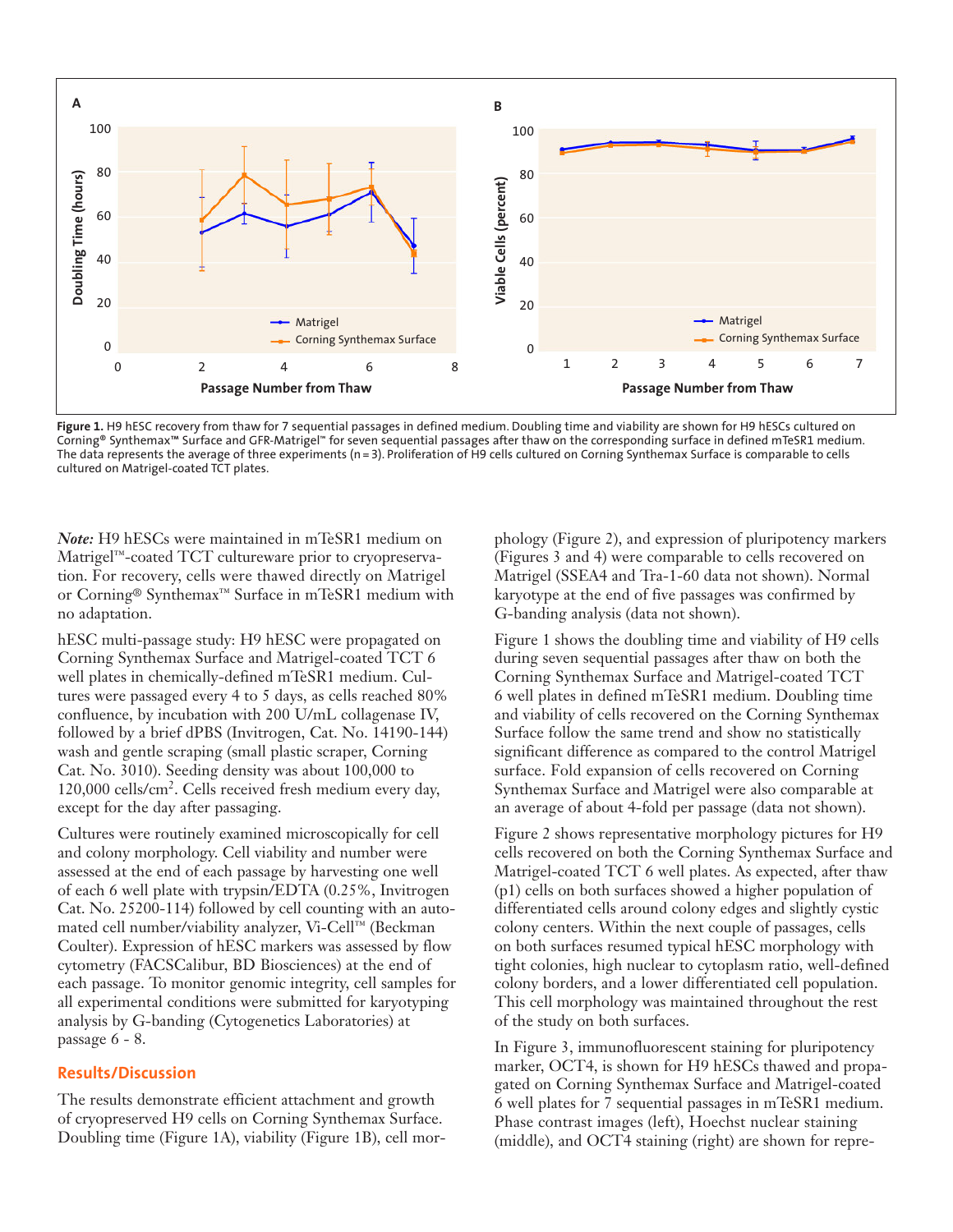sentative fields of cells maintained on corresponding surfaces. The majority of cells cultured on Matrigel™ and Corning® Synthemax™ Surfaces express OCT4 (green color) when compared to the total cell population by nuclear staining (blue color).

Figure 4 shows the quantitative analysis of the OCT4 expression in H9 cells thawed and propagated on Corning Synthemax Surface and Matrigel-coated 6 well plates for 7 sequential passages in mTeSR1 medium. Panel A shows

typical flow cytometry histograms for H9 cells cultured on Matrigel or Corning Synthemax Surface at p1 and 5 post thaw. The lower population of OCT4 positive cells at p1 on both surfaces is consistent with the morphology images in Figure 2, demonstrating the presence of some differentiated cells during the first passage after recovery from cryopreservation. Within a couple of passages, the percent of OCT4 positive cells increased and remained high on both Matrigel and Corning Synthemax Surfaces (Panel B).







**Figure 3.** OCT4 immunofluorescent staining of H9 hESC thawed and propagated on Matrigel and Corning Synthemax Surfaces for 7 sequential passages in mTeSR1 medium. Phase contrast (left), Hoechst nuclear staining (middle) and OCT4 staining (right) is shown for representative fields on Matrigel and Corning Synthemax Surfaces at 10x magnification.